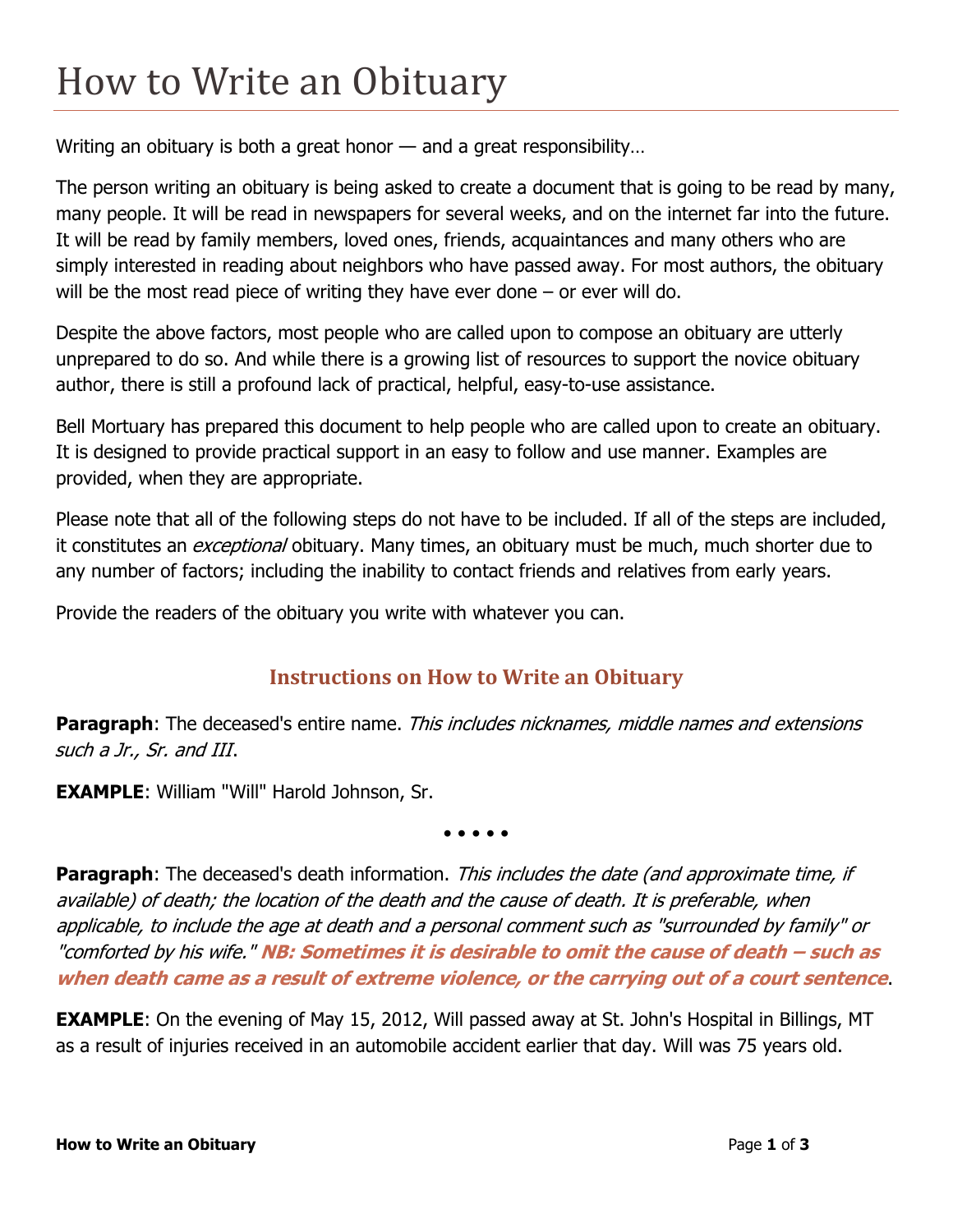**EXAMPLE**: On the evening of May 15, 2012, Will passed away peacefully of natural causes. Will was being visited and comforted by family members at the Shady Oaks Assisted Care Facility in Billings, MT at the time of his passing. Will was 75 years old.

**EXAMPLE**: On the evening of May 15, 2012, Will passed away after a three year battle with cancer; while being attended by familiar staff members at the Shady Oaks Assisted Care Facility in Billings, MT. Will was 75 years old.

• • • • •

**Paragraph**: The deceased's birth information. This includes the date of birth (and the time, if available), the city and state (the county is optional) of birth and the full names of the parents.

**EXAMPLE:** Will Johnson was born in the town of Montauk in Edmonds County, Idaho at 6:15 AM on February 15, 1937. He was the third child, and the first son, of Irene Margaret and William Joshua Johnson, Jr.

## **Now, a brief story about the deceased's life is told, usually in loose chronological order**

**Paragraph**: Start telling the story as early in the life of the deceased as you are capable of. Family members and close friends are often quite happy to provide useful facts, anecdotes and information – all of which make the obituary more meaningful for those who read it. If you write about something a friend or relative has related to you, try to somehow, casually mention that person's name: "Aunt Sally said Will was the best fisherman she ever knew." An obituary must be factual, but the very best obituaries include personal insights, comments and observations.

**Paragraph:** Continue with the story of life. Include facts, use adjectives and adverbs to enhance your writing and to more personally describe the deceased to your readers. Don't forget hobbies, obsessions, favorite pets, games to play; movies; magazines; books and favorite sports teams. Important accomplishments, profession, special skills and military service can also be mentioned. Some people continuously use the same slogan or expression for most of their lives – and these are very good to include in their obituary.

**Paragraph**: Use as many paragraphs as it takes to tell the life story of the deceased to the best of your ability. The *life story* is a very important part of the obituary. Don't be shy about creating new paragraphs: people are more inclined to read and comprehend shorter paragraphs. Don't forget to mention any clubs, affiliations and charities of interest to the deceased: Boy Scouts, Masons, AARP, ASPCA and so forth.

**Paragraph:** List those relatives who preceded the deceased in death. Start the paragraph with the deceased's first name, and then "was preceded in death by:" followed by the list of names. Appropriate, immediate family members: wives, husbands, brothers, sisters and parents are customarily listed, but you can add as many names as you wish. Sometimes these lists are extremely long, and sometimes they do contain the names of people who were not relatives, but close friends.

## **How to Write an Obituary Page 2** of **3**